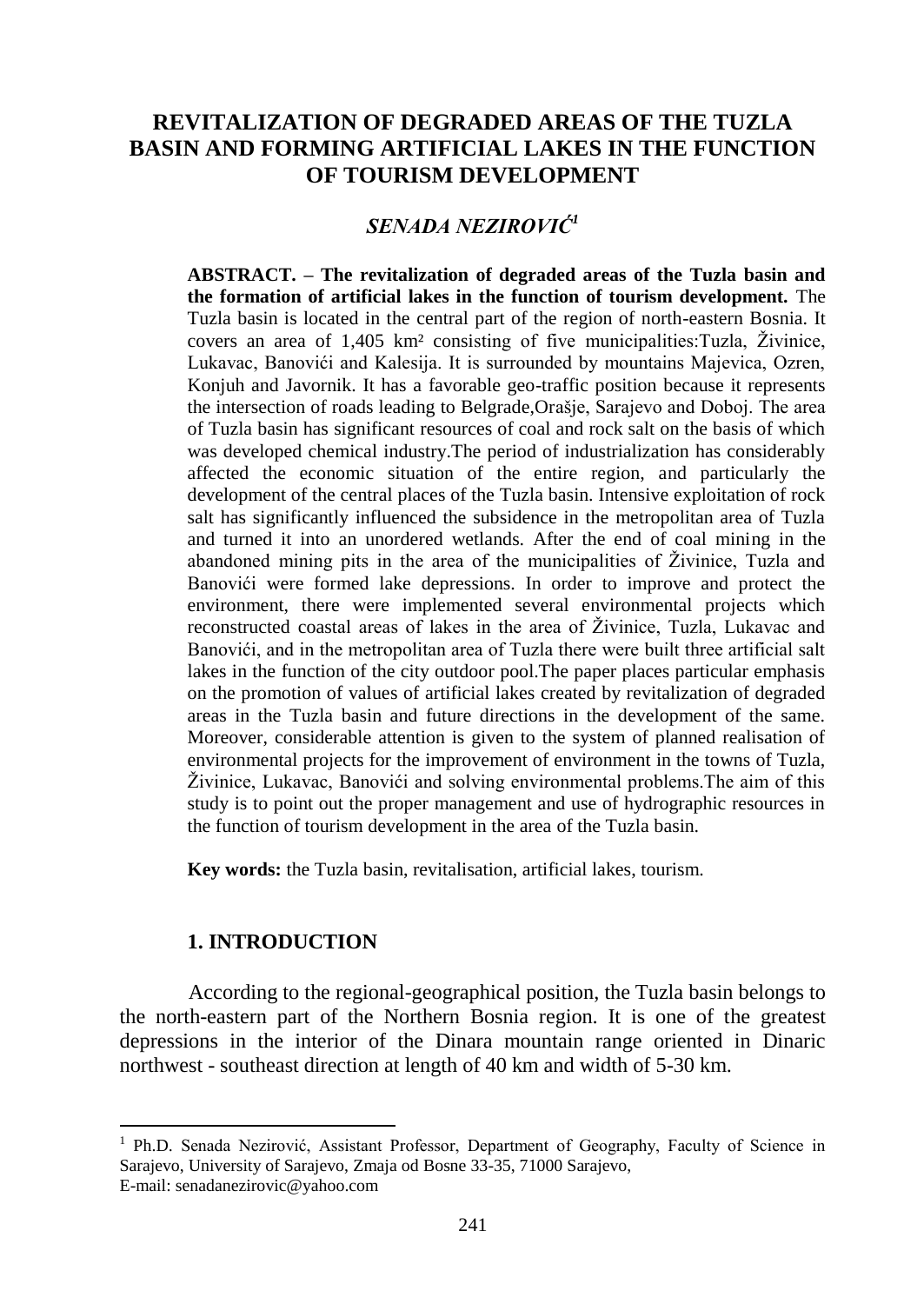It is surrounded by mountains Majevica, Ozren, Konjuh and Javornik. (Jovanovic, 1987) The Tuzla basin has a favorable geotraffical position, which is characterized by its openness to the Pannonian region and transport links to the Adriatic coast. The most important road Županja-Orašje-Srebrenik-Tuzla-Sarajevo-Mostar enables movements of visitors from Central and Western Europe to Northeastern Bosnia and the Tuzla basin. In addition to exiting to the international E-70 corridor Zagreb-Belgrade, this road connects the Pannonian and Continental



parts of the region to the Adriatic Sea, and it outputs all regional roads. Contacts with different regions are expressed by the road Tuzla-Doboj-Slavonski Brod. Through Tuzla goes the road Banja Luka-Doboj-Zvornik-Valjevo. Railway traffic, which was once the backbone of economic development of Tuzla and Banovići, is not operational. Air traffic is carried over the Tuzla International Airport located 8 kilometers south-east of Tuzla. (Fig. 1.)

**Fig. 1.** *Territory of Tuzla basin settlements*  (the author edited according to the source of Tuzla Canton infrastructure)

Researched area has a surface of 1.114 km² within which are located the municipalities of Tuzla, Živinice, Lukavac and Banovići inhabited by 251,804 residents, which is 6.6% of the total population of Bosnia and Herzegovina. (Table 1.) (Agency for Statistics of Bosnia and Herzegovina, 2013).

| Territory              | Area km <sup>2</sup> | Number of<br>residennts | Municipalities<br>of Tuzla basin | Area km <sup>2</sup> | Number of<br>residennts |
|------------------------|----------------------|-------------------------|----------------------------------|----------------------|-------------------------|
| Bosnia and Herzegovina | 51,129               | 3,812,785               | Tuzla                            | 296                  | 120,431                 |
| Northeastern Bosnia    | 6.628                | 1,041,043               | Lukavac                          | 338                  | 46,731                  |
| Tuzla basin            | 1,114                | 251,804                 | Živinice                         | 298                  | 61,201                  |
|                        |                      |                         | <b>Banovici</b>                  | 182                  | 23,431                  |

**Table 1***. Demogeographical indicators of the Tuzla basin 2015*

Sources:The Agency for Statistics of Bosnia and Herzegovina (2013): *The only relevant data of the Population and Housing in BiH 2013, officially published results of the Agency for Statistics BiH and Entity Statistics Bureau.*

The development of the mentioned settlements was significantly affected by its traffic position and mineral resources (coal and salt). The area of Tuzla basin was the subject of geological research which confirmed significant sedimentary deposits represented by marl sandstone, layers of coal and salt in the northern and northwestern parts of the area. (Jovanovic,1987) Mineral resources were the basis of economic development of the Tuzla basin.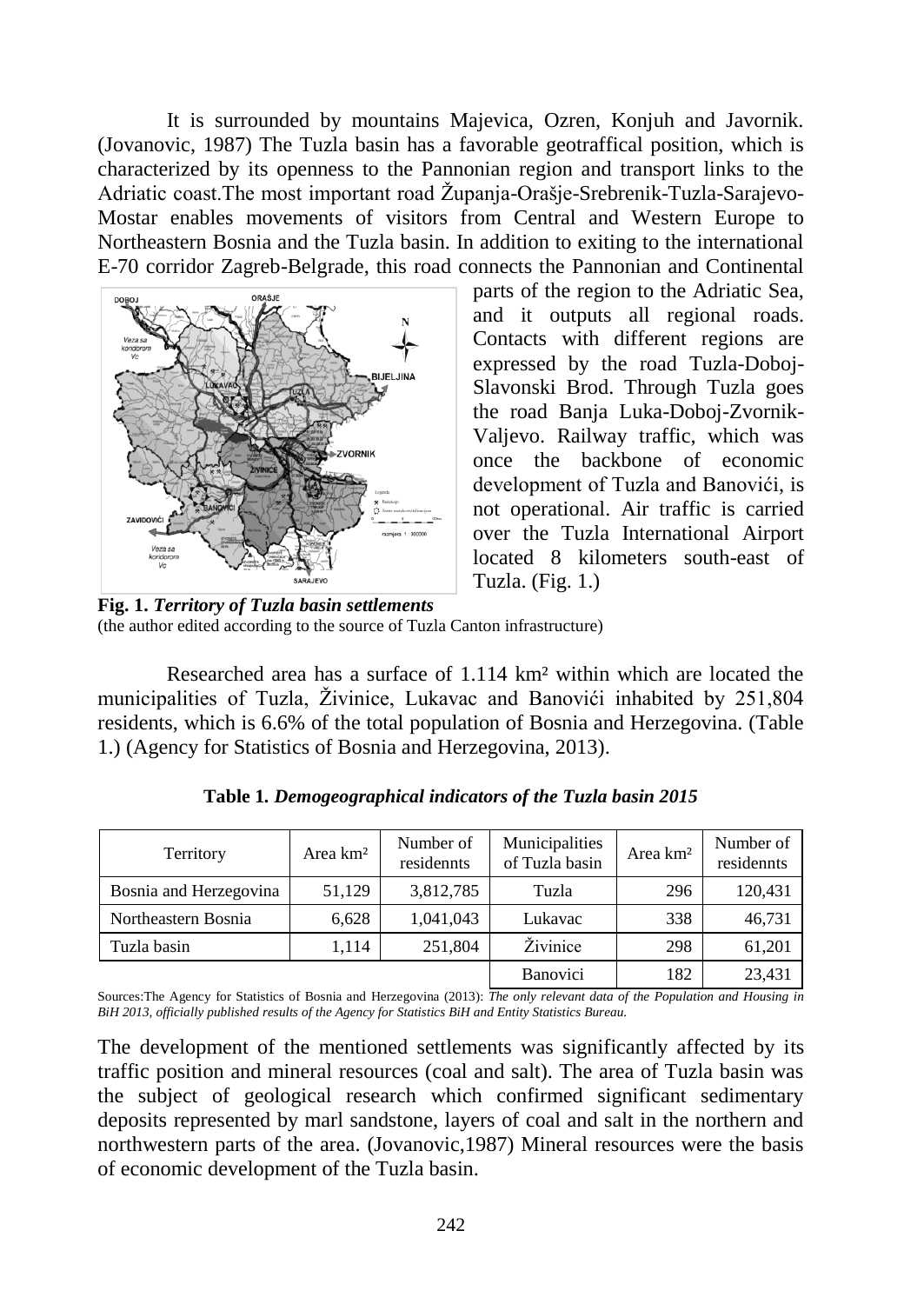With the exploitation of rich coal and salt deposits began development of chemical industry (HAK) which made the Tuzla basin and the entire area of Northeast Bosnia one of the largest economic regions of the country.

Intensive exploitation of minerals in the area of Tuzla basin left behind a large number of abandoned mining pits, coal mines, quarries, clay deposits and similar degraded areas that can be significantly exploited. Degraded areas appear as a flat floor surface mine, the level of the high slopes, tailings, dents in the form of craters and subsidence.

This paper considers the processes of revitalization of degraded land as a process of improvement of environmental factors of the environment with particular reference to the formation of lakes in order to develop tourism in the municipality of Lukavac, Živinice, Banovići and Tuzla. Some of these lakes according to their size, location in space, quality of the environment, a high degree of integration into the existing ecosystems as well as the construction of tourist facilities, have become a desirable tourist destinations.

### **2. REVITALISATION OF DEGRADED AREAS IN THE TUZLA BASIN**

Starting the process of revitalization of degraded areas of the Tuzla basin



dates back to the late eighties of the last century, when coal exploitation was stopped on surface mines (PK): PK Bašigovci-Živinice (1984), PK Turija-Banovići (1985) and PK Šički Brod-Lukavac (1986). (Figure 2.)

### **Fig. 2.** *Revitalized surface mines of the Tuzla basin (the author)*

*Surface mine Bašigovci* is located in the eponymous town Bašigovci, which belongs to the southeastern part of the municipality Živinice. On the cultivated part of the surface mine Bašigovci*,* in a crater measuring 40m of depth, appeared a lake. The depth of the lake in the coastal zone is 2.5-5 meters. Shallower side of the lake is covered with reeds and rushes, the water has no pollutants. Excess water from the lake drains into a stream river Spreča. (http://www.bistrobih.ba, January 10, 2016) According to the Regulation on classification of water, the quality of lake water has the quality of bathing water and is considered the II class. (http: //www.zivinice.ba, January 13, 2016)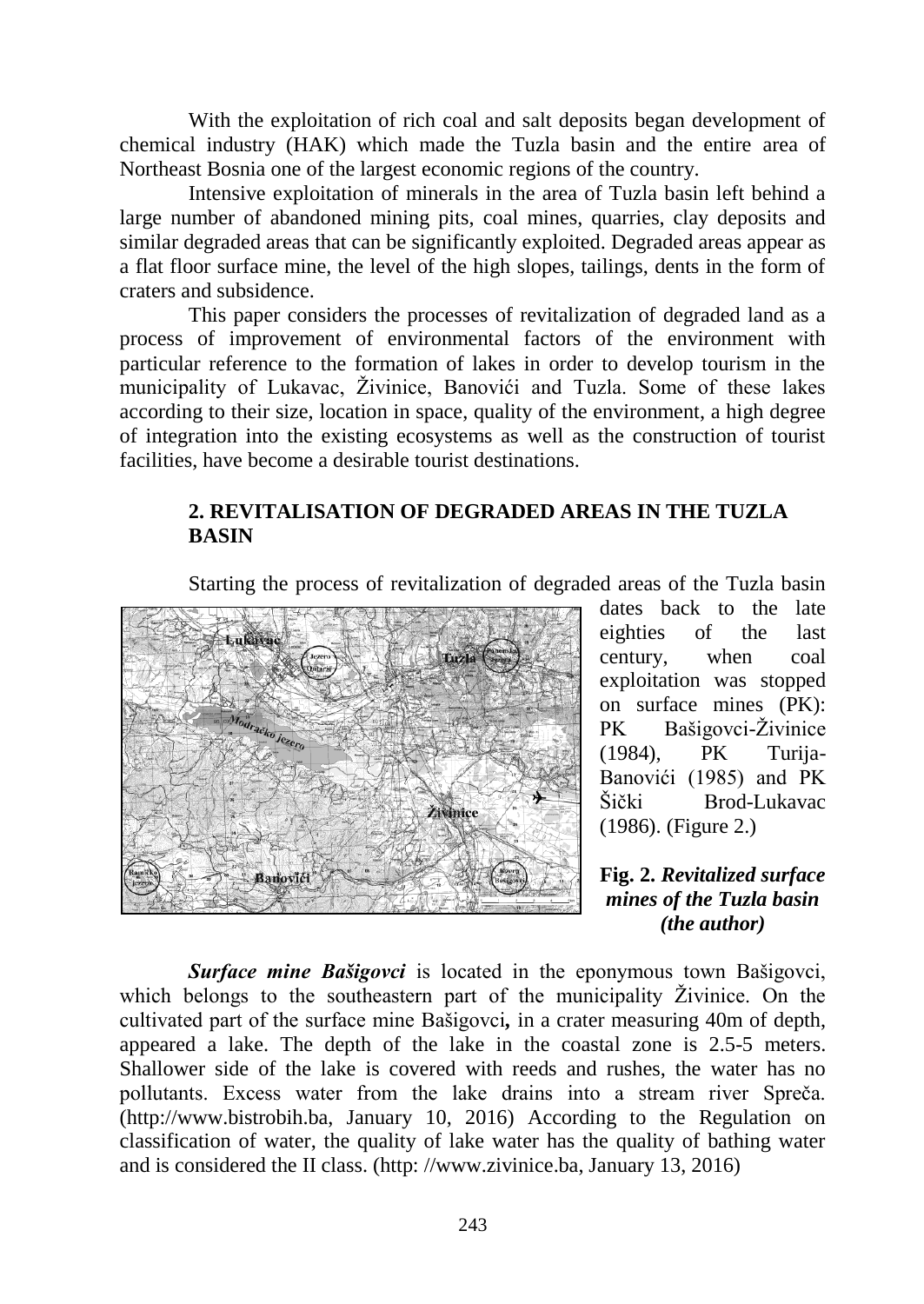With the realization of the ecological project " *Rajsko jezero Bašigovici* ", there was made a gravel beach and the lake is in the function of the bathing area.

*Surface mine Turija* is located within the Banovići coal basin. Intensive exploitation of brown coal on more surface mines has Ieft behind degraded areas where lakes appeared. One of major reservoirs is located in the village Ramići and it represents a residual depression of tailings near Ramići stream in the southern part of the *surface mine Turija* which is not covered by mining operations. (Institute for protection, ecology and education of Tuzla, 2011) Accumulation of Ramići lake is filled by precipitation waters of its own catchment area of approximately 0.6 square kilometers, and partly by underground flows. (Environmental study of facilities of the accumulation "Ramići", 2014) In Ramići lake, the dominant is surface-water runoff into the eponymous Ramići stream. The preparation of the Elaborate on the extension of the accumulation of Ramići lake is in progress.

*Surface mine Šički Brod* is located in the eponymous town Bistarac which belongs to the southeastern part of the municipality Lukavac. On the cultivated part of *surface mine Šički Brod* near the spring of Bistarčić stream accumulated lake water on 295 m of altitude. The shores of the lake are sandy, surrounded by grass and deciduous vegetation, water inflow is continuous, and the excess water is drained into the Bistarčić stream, because of which it belongs to the group of lakes with the natural purification of water. In periods of abundant rainfall, the lake accepts the entire excess water and thus prevents flooding of settlements through which flows the Bistarac stream. (Report on the State of the Environment of Lukavac Municipality,2011) According to the Regulation on classification of water, the quality of the lake water belongs to II class. (Mašala, 2009) With the realization of the environmental project "*Jezero Ontario Bistarac*", the coast was arranged with the accompanying tourist contents. The period of industrialization and urbanization in the second half of the last century significantly affected the spatial development of Tuzla.

Intensive exploitation of rock salt has caused subsidence in the city center and turned it into an unordered wetlands. The problem of subsidence and flooding of parts of the northern highway was resolved by the realisation of environmental project in Tuzla by construction of three artificial reservoirs called Pannonian salt lakes. *Pannonian salt lakes* are built combining geosynthetic and natural materials, the surface of which has been covered by polyethylene planes, then with gravel that gives the appearance of the sea beach. The gravel beach has an area of 10,000 sq m and is  $1,000$  m long. Inflow of water into the lake is 95 000 m<sup>3</sup> of which 30% is salt water characterized by a salinity of 33 g / l. Above Pannonian lakes were built *salt waterfalls* with salt water, and they have the characteristics of inhalation center in the open air. (Archive of Panonika company, Tuzla, 2015) Thanks to the water salinity that is equal to water salinity of the Adriatic Sea, they represent a unique example of saltwater lakes in the Balkans as well as in the whole Europe.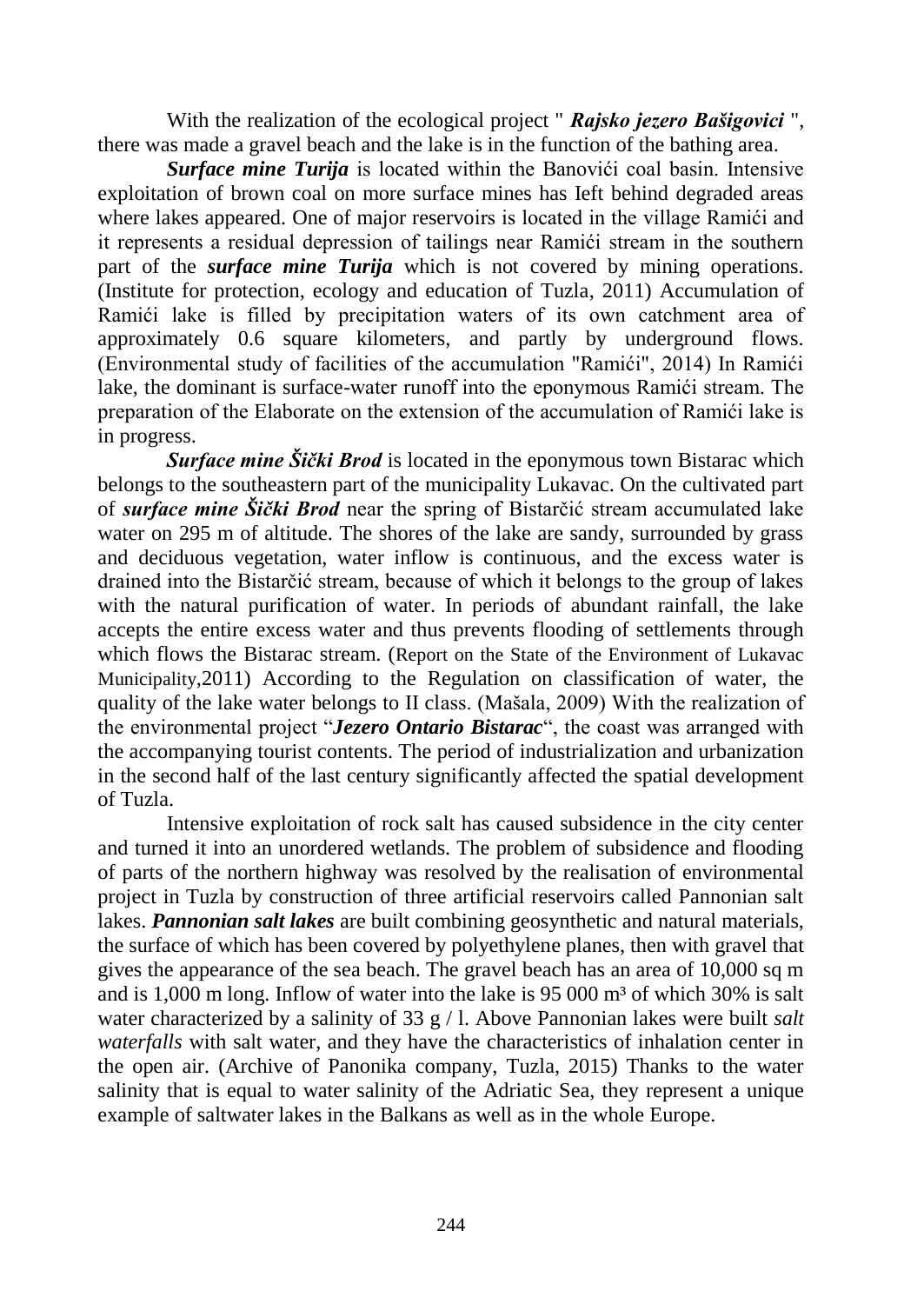Due to the small surface, the water is constantly purified and disinfected with 0.2 mg / l of chlorine. On the basis of the Regulation on classification of waters, all



three lakes belong to the II class of water quality. (http: //www.zivinice.ba, january 5, 2016) Pannonian salt lakes have been built in the shape of the foot, they have medicinal properties and function of the city open pool. The Complex of Pannonian lakes is managed by PUC "Pannonica." (Fig. 3.)

**Fig. 3.** *Pannonian salt lakes in Tuzla (source: PUC Panonika)*

The mentioned accumulations of lakes are an important element of the tourist stay in urban areas, are connected by traffic and in the function of tourism development. (Table 2.)

| Municipality | Name of the accumulation             | located from town      | Area $\rm /m^2$ | Depth/m |
|--------------|--------------------------------------|------------------------|-----------------|---------|
| Lukavac      | Ontario Lake                         | 2km from Lukavac       | 16,000          | 16      |
| Živinice     | Bašigovci Lake                       | 6km from Živinice      | 13,000          | 40      |
| Banovići     | Ramičko Lake                         | 10km from Banovići     | 89,218          | 20      |
| Tuzla        | Pannonian lakes                      | in the center of Tuzla | 17,000          |         |
|              | Veliko<br>(Large)<br>jezero<br>Lake) |                        | 11,000          | 1,8     |
|              | Malo jezero (Smal Lake)              |                        | 5,300           | 1,35    |
|              | Novo jezero (New Lake)               |                        | 3,720           | 1.8     |

### **Table 2***. Artificial lakes of the Tuzla basin*

Sources:Archive of Panonika company, PUC Panonika, Tuzla,2015, Environmental study of facilities of the accumulation "Ramići",2014, http: //www.zivinice.com,2016, Report on the State of the Environment of Lukavac Municipality,2011.

# **3. ARTIFICIAL LAKES OF THE TUZLA BASIN IN THE FUNCTION OF TOURISM DEVELOPMENT**

With the realization of the ecological project, *Rajsko jezero Bašigovici* has become an attractive destination during the hot summer days for residents of Ţivinice and other neighboring municipalities. Tourism importance of Bašigovci lake is reflected in the following: an arranged beach where during the summer months there are more thousands of visitors, a popular vacation spot on a beach, bathing, swimming and jumping into the water. It is suitable for sports and recreational activities, organization of events, a stroll along the beach, enjoying the fresh air and sports activities by the lake such as volleyball and badminton.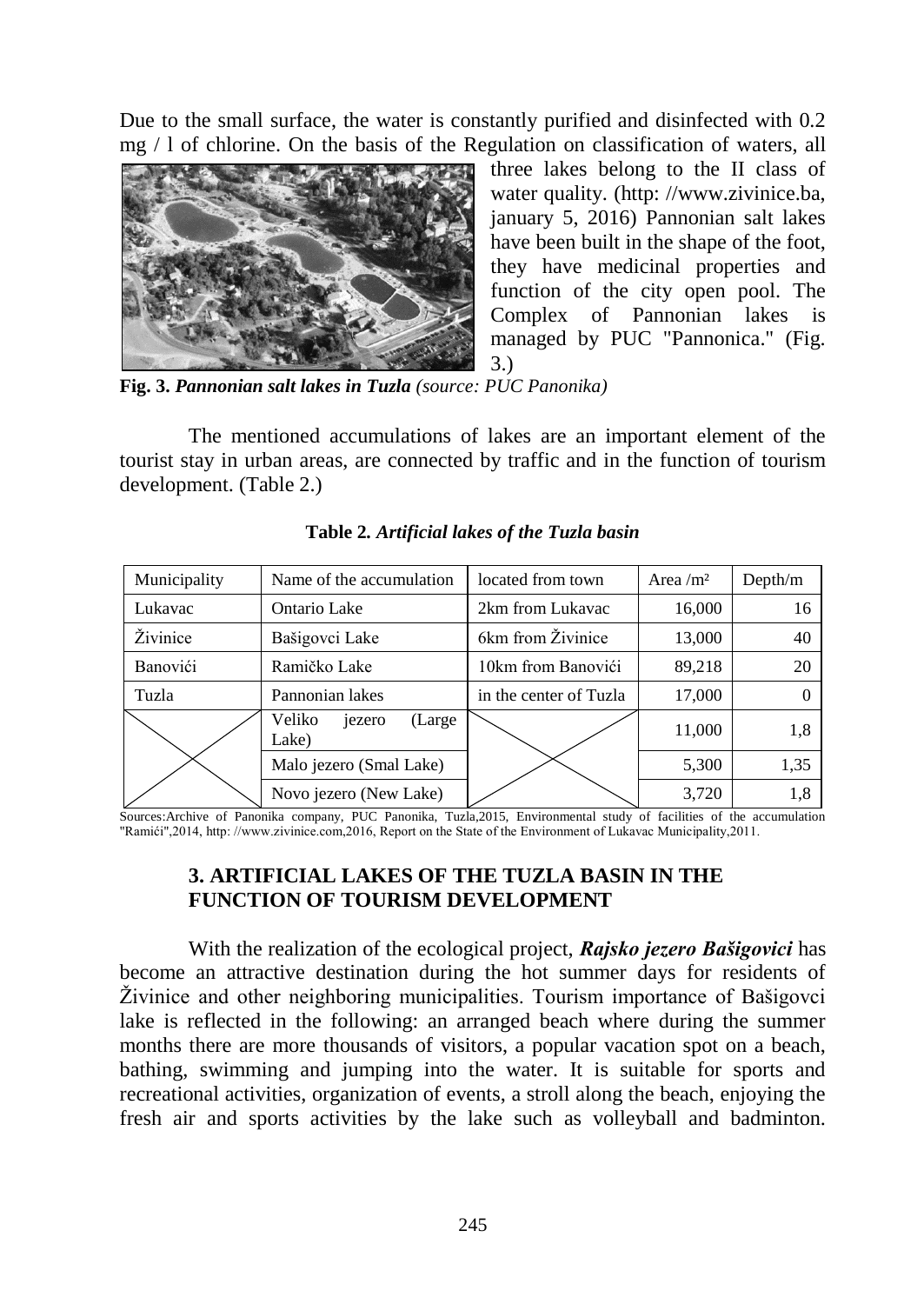During summer months at Rajsko jezero (Paradise lake) resides thousands of bathers, which is according to the number of visits the second bathing destinations in the Tuzla basin. Since its formation, there has been conducted fish restocking, which offers the possibility of fishing. Among fish species, there are pike, catfish, bream, tench, pearl roach and other small fish, which is the reason of a large number of fishermen every day. (Ministry of Tourism and Trade of Tuzla Canton, 2015) Care and maintenance of fish stocks have been entrusted to the fishing society Mrena from Živinice. In the future, it is planned to upgrade tourist facilities with catering facilities.

With the realization of environmental project "*Jezero Ontario Bistarac*", there were created the preconditions for more forms of recreation, such as swimming, sport fishing and sporting events on water. In addition to the lake, there are arranged a parking area, motor camp and barbecue area. It has natural beaches with piers above the water and sports facilities for beach volleyball. Moreover, there is a fish restaurant and several smaller facilities for other purposes in order to have as better holiday as possible. *Ecological resort "Ontario*" (better known as Bistarac Lake) is one of three lakes in the area of Lukavac municipality, it is 2 km away from the city center, so it is a popular swimming area and a place to rest for a large number of residents of Lukavac and visitors from surrounding towns of the Tuzla basin. Ontario Lake is also one large fish pond because, in spite of the natural fish stock, the lake is stocked with various fish species every year. *Tourist offer* has been extended with organization of sports competitions, seminars and other activities important for the municipality of Lukavac and for the entire Bosnia and Herzegovina. In summer the lake is very visited making it necessary to expand the existing capacities. The plan for the future is to upgrade accommodation facilities, build new sports facilities for tennis, basketball and handball and improve complementary services, thus area of Lake Ontario will get even more visitors. (http://jezerobistarac.com, Januay 10,2016)

*Ramičko jezero* is one of the largest and most beautiful lakes in the municipality of Banovići. It is suitable for fishing because it is rich in carp, pike



and pearl roach. On the lake, sports fishing contests regularly take place under the auspices. Surroundings of the lake is attractive and characterized by deciduous vegetation and grass areas. It has got an arranged coast and approachable entrance. The preparation of the environmental projects concerning the protection of the lake and putting into operation of tourism is in progress. (Fig. 4.) (http://www.turizam banovici. com.ba, January 4, 2016)

**Fig. 4.** *The traditional competition of little fishermen on Ramići Lake (Source https://www.ribolovnaprica)*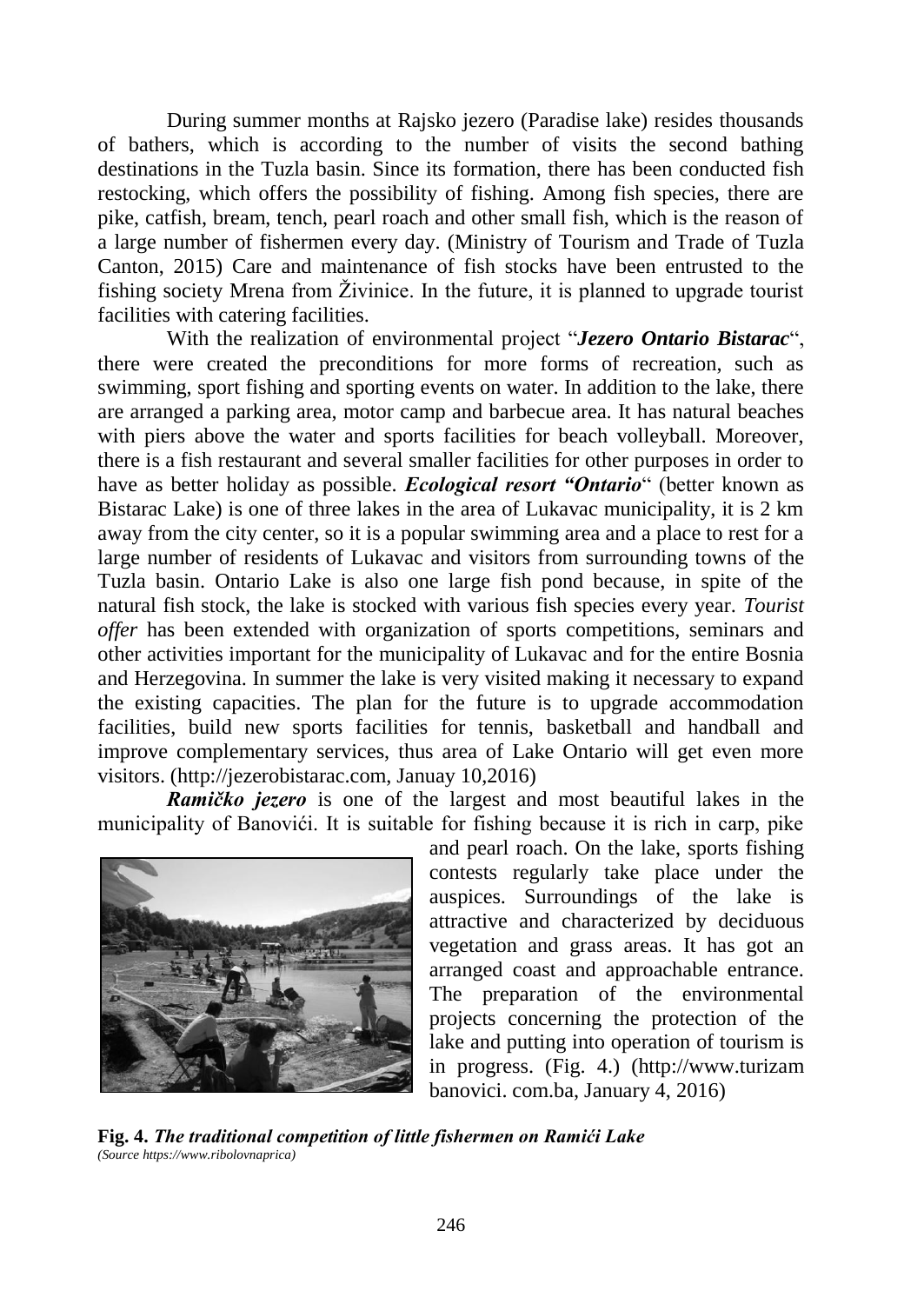*Pannonian salt lakes* represent a tourist potential for the development of bathing tourism. Apart from salt, lake water is enriched with minerals for which it has medicinal properties that help in the treatment of rheumatic and respiratory diseases. During summer months, Pannonian salt lakes have become the most preferred destination of inhabitants of Tuzla and surrounding settlements. During hot days of July, over 10,000 visitors of all ages daily enjoys swimming in the lakes; in the last season (2015) the lakes were visited by more than 300,000 visitors. (Archive of Panonika company, 2015) In the last five years the lakes have been visited by more than 1.5 million visitors. (Ministry of Tourism and Trade of Tuzla Canton, 2015) Tourist and catering facilities on the lakes provide visitors with services of accommodation and refreshments. *Tourist offer* of Pannonian lakes is complemented by the construction of Neolithic settlement and museum complex on Soni trg (Salt square) near Pannonian Lakes. In the future there are planned activities to build tourism facilities at the salt lakes complex. Spatial capacity of the salt lakes complex will function as a public good, thus creating the conditions for the construction of private complementary catering facilities outside of the Panonica complex. (Development Strategy of Tuzla municipality until 2026, Tuzla, 2012).

#### **4. CONCLUSION**

Realization of the above activities has shown that the local communities can successfully solve their own environmental problems. This is shown on the example of revitalization of degraded areas caused by mining activities in the area of Tuzla basin. The above experiences are very important and can be used in other local communities as positive examples in solving ecological problems. In the area of Tuzla basin, it should be continued with the implementation of environmental projects and revitalization of degraded areas which primarily refers to the accumulations of *Vijenac lake* (20 kilometers from Lukavac) and accumulations of *surface mine Šički Brod* lake (5km from Tuzla). These reservoirs are located in a natural environment, rich in fish, which provides an opportunity for fishing and camping. /Fig. 5,Fig. 6.)





**Fig. 5.** *Accumulation Vijenac* **Fig. 6.** Accumulation of surface mine Šički *Brod http://boljatuzla.ba/wpcontent/uploads/* https://www.google.ba/search.jezero+površinski+kop+tuzla *<http://boljatuzla.ba/wpcontent/uploads/>*https://www.*google.ba/search,jezero+površinski+kop+tuzla*